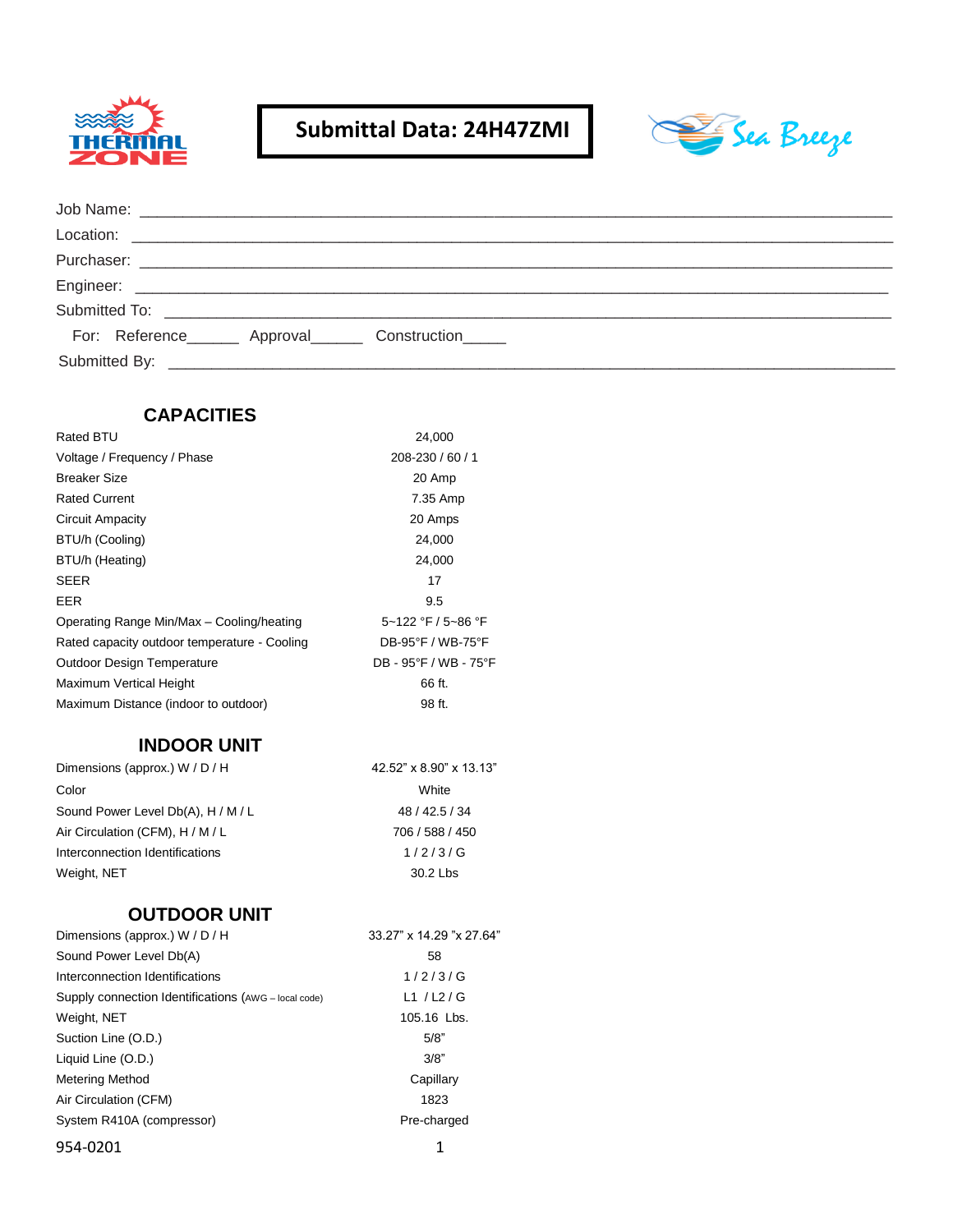|                | <b>MODEL NUMBER</b> | <b>PRODUCT CODE</b> |
|----------------|---------------------|---------------------|
| System         |                     |                     |
| <b>INDOOR</b>  | 24H47ZIMI           | 244-1505-E          |
| <b>OUTDOOR</b> | 24H47ZOMI           | 244-1505-C          |

Specifications are based on the above Model Numbers as a set.

AHRI Registration Number: 202576830 (Sea Breeze) / 202576831 (Thermal Zone)

#### **Standard Features:**

- \* 5 Year Compressor Warranty \* Timer (On / Off)
- \* One Year Parts Warranty \* Follow Me
- \* R-410A Refrigerant \* Freeze Protection
- \* Modes: Auto, Cool, Dry, Heat, and Fan (w/Turbo) \* Auto Restart
- \* Auto Louver (Up / Down) \* Illuminated Display
- \* Particulate Filter \* Sleep Mode
- \* Built-In Low Ambient Control (range to 5°F) \* Auto Changeover
- \* Wireless Remote **\*** Auto Defrost
- 
- 
- 
- 
- 
- 
- 
- 

#### **Installation Information:**

Supply Power wire: Per Local Codes Interconnect cable: 14/4C, min (w/ground) stranded Installation kit: CTK143825 (25 ft) or CTK143850 (50 ft) Includes copper tubing with ½' insulation Accessory kit: AK25 (25 ft) or AK50 (50 ft) Includes cable, wall sleeve, drain tubing, wrapping tape and sealing putty Condensate pump: Blue Diamond Maxi, or Blue Diamond Mega Outdoor wall mounting bracket: BR440L NOTE: A surge arrester (Suppresser) is recommended.

#### WARRANTY:

International Refrigeration Products warrants the accompanying split air conditioner or heat pump system to be free of defects in material and workmanship for the applications specified in the operation manual and installation manual for a period of one (1) year on parts and five (5) years on compressor, valid from the date of original retail purchase in the United States or Canada. Labor or shipping is not covered under this warranty.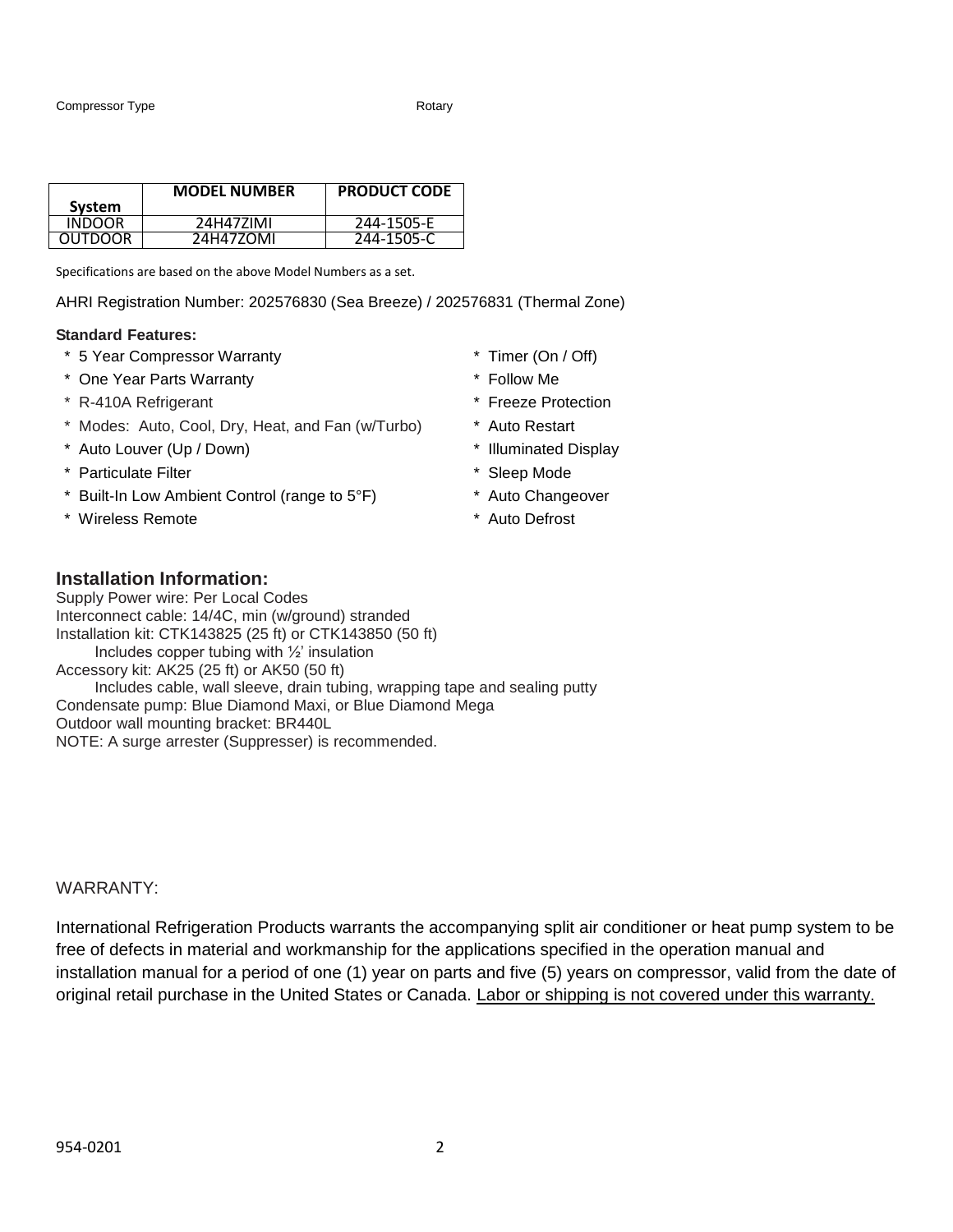

 **Submittal Data: 24H47ZIMI**



# **OUTLINE AND DIMENSIONS INDOOR MOUNTING BRACKET DIMENSIONS**